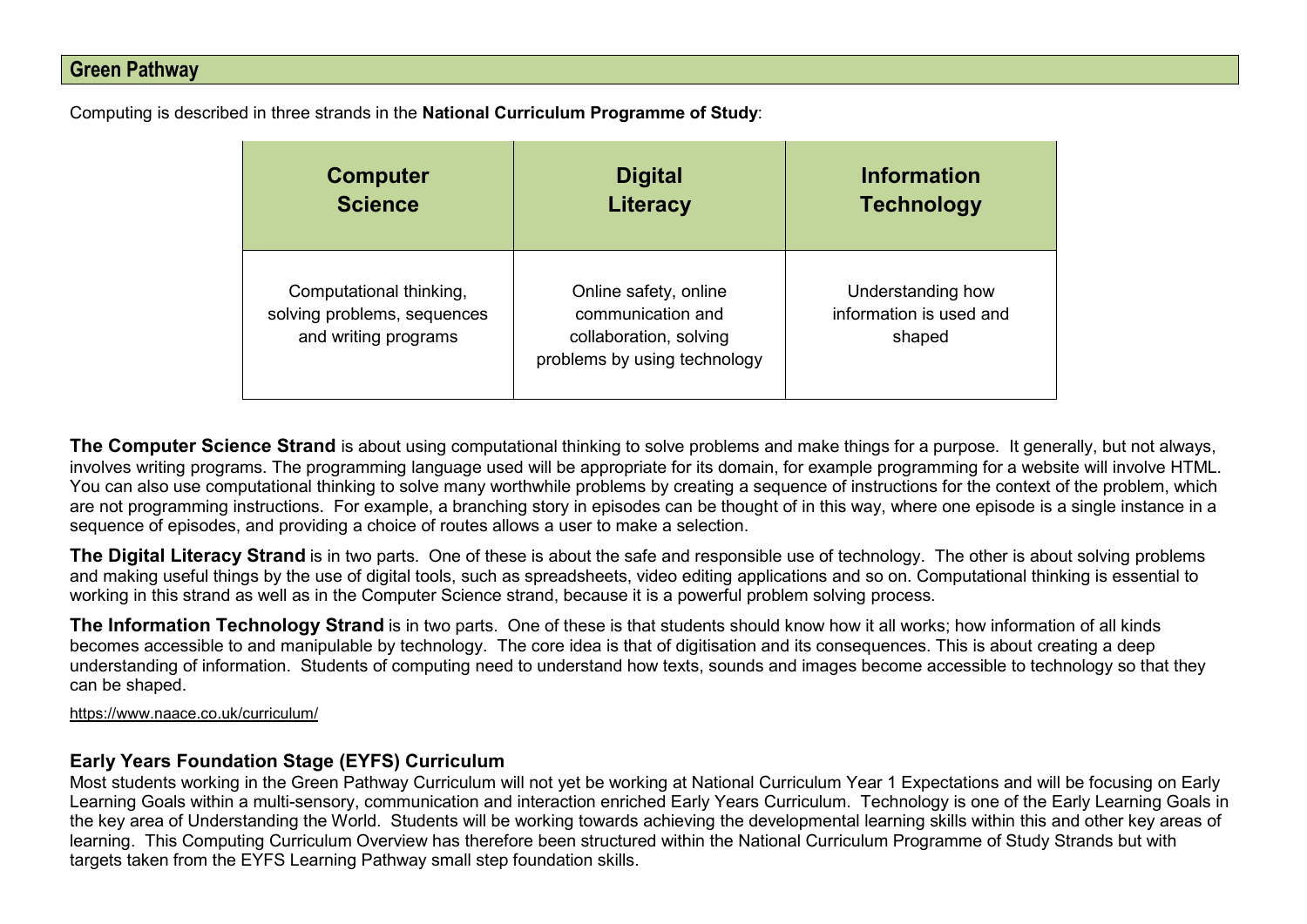**Computer Science**

**Computer Science** 

| <b>Computing Programme of Study</b>                                                                                                                                                                                                                                                                                                                                                                                                                                                                                                                                                                                                                                                                                                                                                                                                                                                                                                                                                                                                                                                                                                                                                                                                                                                                         | All students will                                                                                                                                                                                                                                                                                                                                                                                         | Most students will                                                                                                                                                                                                                                                                                                                                                                                                                                                                                                                                                                                                                                                                                                                                                                                                                                       | Some students will                                                                                                                                                                                                                                                                                                                                                                                                                                                                                                                                                                                                                                                                                                                                                                                                                                                                                                                                                                                                                                    |
|-------------------------------------------------------------------------------------------------------------------------------------------------------------------------------------------------------------------------------------------------------------------------------------------------------------------------------------------------------------------------------------------------------------------------------------------------------------------------------------------------------------------------------------------------------------------------------------------------------------------------------------------------------------------------------------------------------------------------------------------------------------------------------------------------------------------------------------------------------------------------------------------------------------------------------------------------------------------------------------------------------------------------------------------------------------------------------------------------------------------------------------------------------------------------------------------------------------------------------------------------------------------------------------------------------------|-----------------------------------------------------------------------------------------------------------------------------------------------------------------------------------------------------------------------------------------------------------------------------------------------------------------------------------------------------------------------------------------------------------|----------------------------------------------------------------------------------------------------------------------------------------------------------------------------------------------------------------------------------------------------------------------------------------------------------------------------------------------------------------------------------------------------------------------------------------------------------------------------------------------------------------------------------------------------------------------------------------------------------------------------------------------------------------------------------------------------------------------------------------------------------------------------------------------------------------------------------------------------------|-------------------------------------------------------------------------------------------------------------------------------------------------------------------------------------------------------------------------------------------------------------------------------------------------------------------------------------------------------------------------------------------------------------------------------------------------------------------------------------------------------------------------------------------------------------------------------------------------------------------------------------------------------------------------------------------------------------------------------------------------------------------------------------------------------------------------------------------------------------------------------------------------------------------------------------------------------------------------------------------------------------------------------------------------------|
| 0-20 Mths: The beginnings of understanding<br>technology lie in babies exploring and making<br>sense of objects and how they behave.<br>See Characteristics of Effective Learning -<br>Playing and Exploring and Creating and<br><b>Thinking Critically</b><br>16-26 Mths: Anticipates repeated sounds,<br>sights and actions, e.g. when an adult<br>demonstrates an action toy several times.<br>Shows interest in toys with buttons, flaps and<br>simple mechanisms and beginning to learn to<br>operate them.<br>22-36 Mths: Seeks to acquire basic skills in<br>turning on and operating some ICT equipment.<br>Operates mechanical toys, e.g. turns the knob<br>on a wind-up toy or pulls back on a friction car.<br>30-50 Mths: Shows skill in making toys work<br>by pressing parts or lifting flaps to achieve<br>effects such as sound, movements or new<br>images. Shows an interest in technological<br>toys with knobs or pulleys.<br>40-60 Mths: Completes a simple program on a<br>computer.<br>KS1 Understand what algorithms are; how they<br>are implemented as programs on digital<br>devices; and that programs execute by<br>following precise and unambiguous instructions<br>Create and debug simple programs<br>Use logical reasoning to predict the behaviour<br>of simple programs | • Attend with eye gaze to moving mobile<br>• Attend fleetingly to toys that emit lights or<br>sounds<br>• Notice movement in sensory tubes and shaker<br>tubes<br>• Reach out towards toys and objects that move<br>• Attend to moving toys or mobiles for more<br>sustained period<br>• Repeat an action that causes a desired effect<br>• Activate simple cause and effect toys<br>• Recognise patterns | • Understand the relationship of cause and<br>effect. To anticipate and think about what<br>might happen as a result of an action when<br>choosing a song, completing a game on the<br>iPad/IWB.<br>• Switch a light on and off held by an adult<br>• Press switches in a sensory room<br>• Interact purposefully with cause and effect<br>actions on toy or screen<br>• Interact purposefully with technology in their<br>environment (light switches, microwave, fan,<br>TV, DVD player, etc.)<br>• Swipe left, right, up and down on a tablet<br>screen to navigate<br>• Switch TV, iPad or other toy or device on and<br>off<br>• Look for on/off buttons on toys<br>• Wait to manipulate computer or tablet controls<br>when progress bar or hour glass is signalling<br>that computer or tablet is completing a task<br>• Follow a Visual Sequence | • Explore a friction car and understand that you<br>have to pull it back to move it forward<br>• Activate mechanical toys using switches,<br>buttons, knobs and keys<br>• Use more than one switch simultaneously and<br>alternately<br>• Wind up a 'wind up' toy<br>• Interact purposefully with cause and effect<br>actions of toys<br>• Associate clicking an IWB pen or mouse with<br>cause and effect<br>• Independently instruct a programmable toy<br>• Begin to understand direct and remote cause<br>and effect by:<br>• operating a remote control<br>• using a mouse or an interactive<br>whiteboard pen to click, drag, drop, write<br>and draw<br>• Following a track with a mouse<br>• Using fingers to pinch to reduce size and<br>spread fingers to enlarge objects on a<br>tablet<br>• Begin to construct a simple series of<br>instructions with support and know how to<br>activate the sequence using a start button.<br>• Following verbal instructions to operate<br>computer<br>• Following computer instructions with support |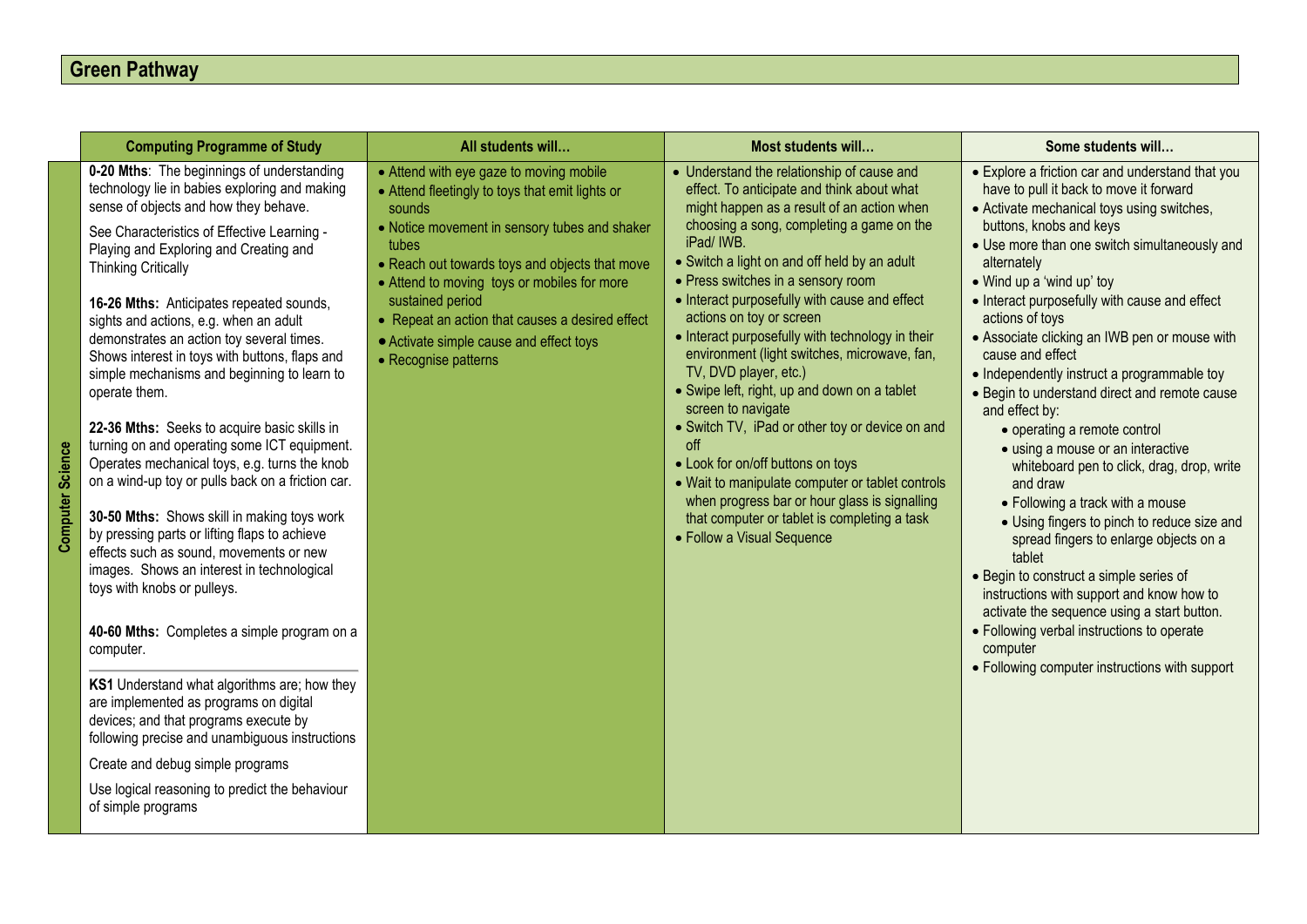| <b>Computer Science</b> | <b>Schemes of Work (accessed via https://www.risingstars-</b><br>uk.com/login or via T:\AAA School<br>Documents\PLANNING\SPECIALIST SUBJECT<br>PLANNING\COMPUTING\Computing SCHEMES OF<br>WORK)<br>Switched on Computing (Programming and<br><b>Computational Thinking Focus)</b><br>EYFS Activity 5 We can Drive (Investigating Everyday<br>Technologies)<br>EYFS Activity 10 We Can Understand Instructions<br>(Controlling (Kitchen) Equipment<br>EYFS Activity 16 We Can Count (Programming a<br>Programmable Toy)<br>EYFS Activity 17 We are Designers (Controlling a<br>Remote Controlled Toy)<br>EYFS Activity 18 We Are Shape Makers (Using Light<br>Projectors, Switching on Technology)<br>1.1 We are Treasure Hunters<br>1.2 We are TV Chefs<br>Greenwich<br>Year 1f Understanding Instructions and making things<br>happen<br>Newham | Barefoot Computing https://www.barefootcomputing.org/primary-computing-<br>resources<br>Dance Move Algorithms (Algorithms)<br>$\bullet$<br>Head, Shoulders, Knees and Toes (Algorithms)<br>Lego Building Algorithm (Algorithms)<br>$\bullet$<br>Musical Sequences (Algorithms)<br>$\bullet$<br>BeeBot Basics (Algorithms)<br>$\bullet$<br><b>Sharing Sweets (Algorithms)</b><br>$\bullet$<br>Getting Ready for School (Decomposition)<br>$\bullet$<br><b>Creating Patterns (Patterns)</b><br>$\bullet$<br>House Patterns (Patterns)<br>$\bullet$<br>Patterns Unplugged (Patterns)<br>$\bullet$<br><b>Simulation Apps</b><br>Airport HD Lite (simulation game),<br>$\bullet$<br>My PlayHome /School/Shop (simulation and interaction with real life<br>$\bullet$<br>environments)<br><b>Clicker</b><br>(writing a sequence of actions/instructions to solve a real life problem (making<br>a smoothie, sandwich, crossing the road, constructing a model, etc)<br>• Connect<br>Sentences<br>$\bullet$<br>• Books | <b>Online Resources</b><br>• Education City Computing KS1<br>www.educationcity.com<br>• KS1 Crane Game Predict Simple Algorithms<br>• KS1 Everyday Algorithms Unplugged<br>• KS1 Sea Drive Identifying Correct Programs<br>• KS1 Sea Drive Executing Programs<br>• KS1 Sea Drive Extending Identifying Correct<br>Programs<br>$\bullet$ LGFL<br>• Busy Things https://www.busythings.co.uk/lgfl-login/<br>Tutorial 1&2 Coding The Basics<br>Loops<br>Loopy<br>Dancing 1&2<br>Conditionals<br>Puddles<br>Events<br>Collect Stars 1, 2 & 3<br>Variables<br>Challenge Dance Steps 1&2<br><b>Project Call and Response</b><br>Path Peril<br>$\bullet$                                                                                                                                       |
|-------------------------|--------------------------------------------------------------------------------------------------------------------------------------------------------------------------------------------------------------------------------------------------------------------------------------------------------------------------------------------------------------------------------------------------------------------------------------------------------------------------------------------------------------------------------------------------------------------------------------------------------------------------------------------------------------------------------------------------------------------------------------------------------------------------------------------------------------------------------------------------|-----------------------------------------------------------------------------------------------------------------------------------------------------------------------------------------------------------------------------------------------------------------------------------------------------------------------------------------------------------------------------------------------------------------------------------------------------------------------------------------------------------------------------------------------------------------------------------------------------------------------------------------------------------------------------------------------------------------------------------------------------------------------------------------------------------------------------------------------------------------------------------------------------------------------------------------------------------------------------------------------------------------|-----------------------------------------------------------------------------------------------------------------------------------------------------------------------------------------------------------------------------------------------------------------------------------------------------------------------------------------------------------------------------------------------------------------------------------------------------------------------------------------------------------------------------------------------------------------------------------------------------------------------------------------------------------------------------------------------------------------------------------------------------------------------------------------|
|                         | Year 1 Giving Instructions<br><b>Equals</b><br>2.2a Learning to control things<br>2.2b Creating scenes<br>3.2a Controlling devices<br>3.2b Designing and exploring environments<br>(S) 2a Noticing things happen<br>(S) 2b Beginning to make things happen with switches<br>(S) 2c Beginning to make things happen with the<br>computer                                                                                                                                                                                                                                                                                                                                                                                                                                                                                                          | <b>Physical Resources</b><br>BeeBots/BlueBots (with or without BlueBot App)<br>$\bullet$<br>Cosmo<br>$\bullet$<br>Mobile Floor Projector<br>$\bullet$<br>Remote Control Cars, Resources<br>$\bullet$<br>Switch Enabled Toys<br>$\bullet$<br>• Code-a-Pillar<br>Sound Beam<br>$\bullet$<br>Sensory Rooms (NET Infinity Tunnel)<br>$\bullet$<br>• iSandBOX                                                                                                                                                                                                                                                                                                                                                                                                                                                                                                                                                                                                                                                        | • JIT5 J2E Infant Tool Suite (Animation)<br>iPad Apps<br>Sand Garden (cause &<br>• Hopscotch (early coding)<br>effect)<br>• Fun Bubbles (cause & effect)<br>Daisy the Dinosaur (early<br>coding)<br>• Balloon Popper<br>• Blue Bot and Bee Bot (early<br>• Fireworks (cause & effect)<br>coding)<br>Tocca Cars (driving,<br>• Blox 3D Junior<br>directions)<br>• Dexteria (fine motor skills)<br>• Bus Driver (driving,<br>• Slide & Spin (fine motor<br>directions)<br>skills)<br>• Traffic Lights (instructions,<br>• Sound Box (cause & effect)<br>if then)<br>Toonia Jelly (cause & effect)<br>• Busy Things - Busy Bundle<br>and Cat & Dog Stories)<br><b>Chooselt Maker</b><br>• iSequences<br>• Fluidity (cause & effect)<br>• Atomic Toy (cause & effect)<br>• Making Sequences |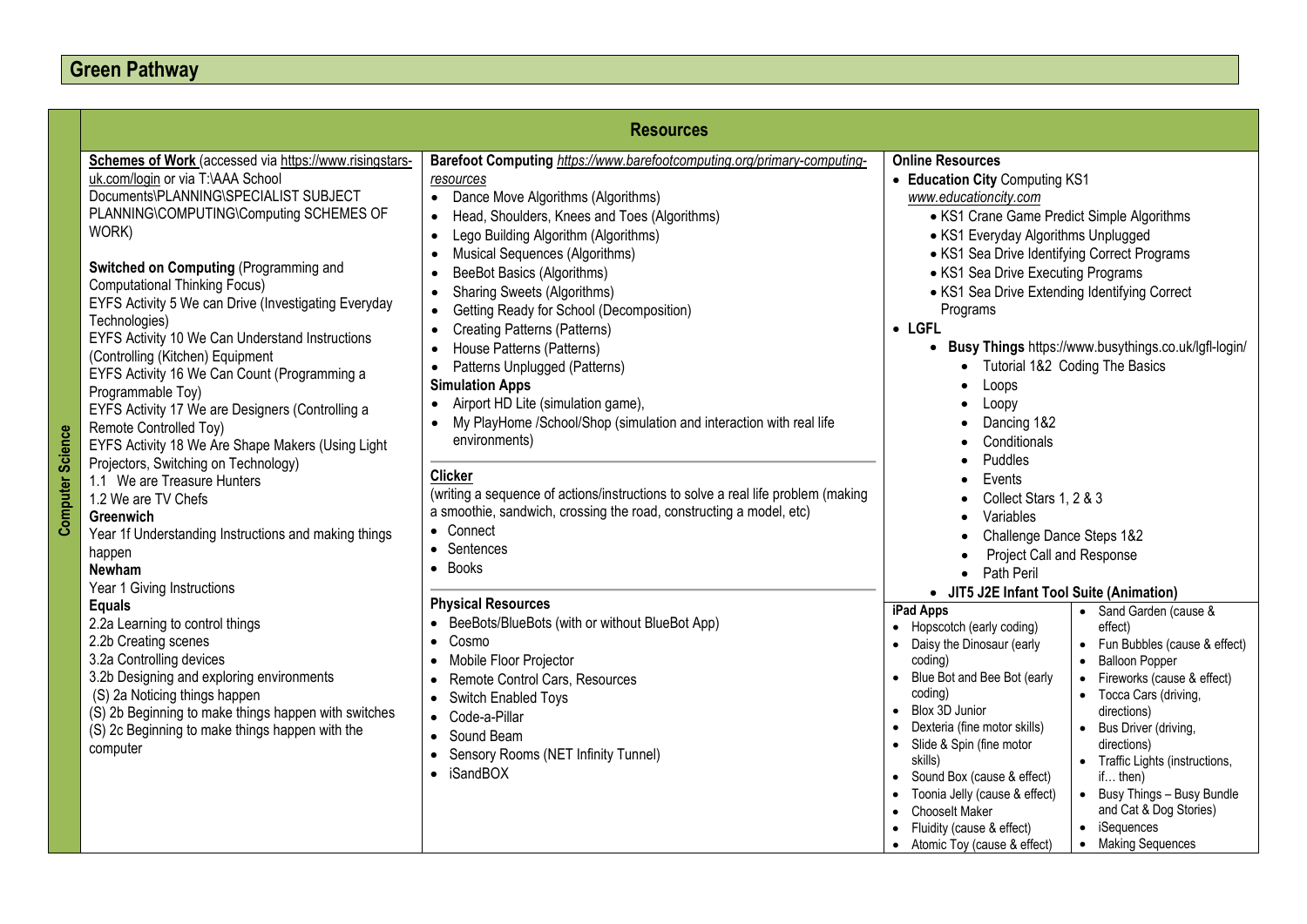|                  | <b>Computing Programme of Study Focus</b>                                                                                                                                                                                                                                                                                                                                                                                                                                                                                                                                   | All students will                                                                                                                                                                                                                                                                                                                                                                                                                                                                                                                                                    | Most students will                                                                                                                                                                                                                                                                                                                                                                                                                                                                                                                                                                                                                                                                                                                                                                                                                                                                                                                                                   | Some students will                                                                                                                                                                                                                                                                                                                                                                                                                                                                                                                                                                                                                                                                                                                                                                                                                                                                                                                                                                                                                                                                                                                                                                                                 |
|------------------|-----------------------------------------------------------------------------------------------------------------------------------------------------------------------------------------------------------------------------------------------------------------------------------------------------------------------------------------------------------------------------------------------------------------------------------------------------------------------------------------------------------------------------------------------------------------------------|----------------------------------------------------------------------------------------------------------------------------------------------------------------------------------------------------------------------------------------------------------------------------------------------------------------------------------------------------------------------------------------------------------------------------------------------------------------------------------------------------------------------------------------------------------------------|----------------------------------------------------------------------------------------------------------------------------------------------------------------------------------------------------------------------------------------------------------------------------------------------------------------------------------------------------------------------------------------------------------------------------------------------------------------------------------------------------------------------------------------------------------------------------------------------------------------------------------------------------------------------------------------------------------------------------------------------------------------------------------------------------------------------------------------------------------------------------------------------------------------------------------------------------------------------|--------------------------------------------------------------------------------------------------------------------------------------------------------------------------------------------------------------------------------------------------------------------------------------------------------------------------------------------------------------------------------------------------------------------------------------------------------------------------------------------------------------------------------------------------------------------------------------------------------------------------------------------------------------------------------------------------------------------------------------------------------------------------------------------------------------------------------------------------------------------------------------------------------------------------------------------------------------------------------------------------------------------------------------------------------------------------------------------------------------------------------------------------------------------------------------------------------------------|
| Digital Literacy | 30-50 Mths: Shows and interest in real objects<br>such as cameras or mobile phones.<br>ELG: Children recognise that a range of<br>technology is used in places such as homes<br>and schools.<br>They select and use technology for particular<br>purposes.<br>KS1: recognise common uses of information<br>technology beyond school<br>I use technology safely and respectfully,<br>keeping personal information private; identify<br>where to go for help and support when they<br>have concerns about content or contact on the<br>internet or other online technologies. | • Become aware of themselves, others and<br>objects in their surroundings<br>• Recognise and label themselves and have<br>awareness of own name<br>• Interact with, share and take turns with others<br>using appropriate behaviours<br>• Express likes, dislikes, preferences and<br>communicative intent<br>• Show an interest in desired digital devices<br>(TV, iPad, CD player)<br>• Show an interest in the interactive whiteboard<br>• Show interest in a laptop or iPad screen<br>• Show an interest in electronic items such as<br>cameras or mobile phones | • Know that a TV, Computer and Monitor or<br>other powered/electronic devices need to be<br>switched on<br>• Know that CD or DVD needs to be inserted<br>• Know how to operate a growing range of<br>technology equipment in their environment for<br>a particular purpose (light switches,<br>microwave, fan, TV, DVD player, etc.)<br>• Begin to understand the purpose of individual<br>electronic items their environment<br>• Complete a simple program activity on the<br>computer<br>• Select a favourite You Tube video<br>• Operate a DVD player to go forward, back or<br>repeat a section<br>• Know that equipment needs power source or<br>batteries<br>• Be aware of peers and recognition of self<br>• Understand families and groups to which they<br>belong<br>• Understand acceptable behaviour, i.e. be<br>polite, common courtesy and basic manners in<br>daily class interaction, no bad or abusive<br>language or other inappropriate behaviour | • Begin to select and use different types of<br>technology for a particular purpose<br>• Operating a camera, mobile phone, etc.<br>• Operating a remote control<br>• Operate a computer mouse<br>• Operating and Interacting with IWB<br>• Opening and operating applications<br>using an electronic tablet<br>• Be able to participate in an online video call,<br>meeting or lesson<br>• Use a mobile phone for video/audio calling<br>• Be aware that others may have different basic<br>needs and different viewpoints and opinions<br>• Understand that people may behave in certain<br>ways for different reasons;<br>• Keep personal information private<br>• Begin to understand the differences between<br>real life and on screen items, people, etc.<br>• Understand how photographs can be<br>manipulated and how people can pretend to<br>be someone/something else<br>• Understand how to sort and categorise and<br>how this helps to find things through<br>questioning or searching (to understand how<br>search engines work)<br>• Know who they can tell if they are worried or<br>upset.<br>• Be able to input usernames and passwords<br>and/or passcodes to login to devices or<br>computers |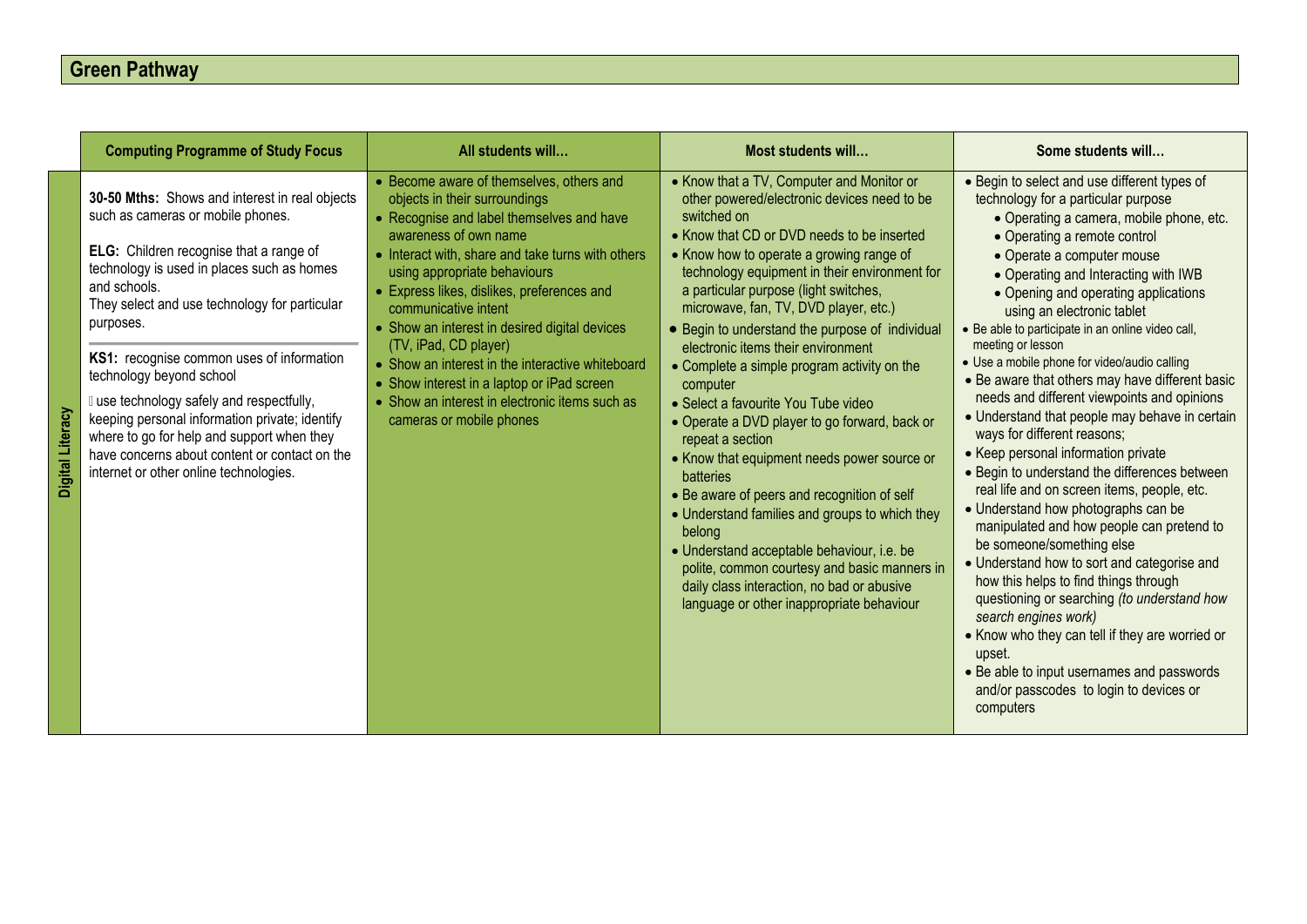|                  |                                                                                                                                                                                                                                                                                                                                                                                                                                                                                                                                                                                                                                                                                                                                                                                                                                  | <b>Resources</b>                                                                                                                                                                                                                                                                                                                                                                                                                                                                                                                                                                                                                                                                                                                                                                                                                                                                                                                                                                                                                            |                                                                                                                                                                                                                                                                                                                                                                                                                                                                                                                                        |
|------------------|----------------------------------------------------------------------------------------------------------------------------------------------------------------------------------------------------------------------------------------------------------------------------------------------------------------------------------------------------------------------------------------------------------------------------------------------------------------------------------------------------------------------------------------------------------------------------------------------------------------------------------------------------------------------------------------------------------------------------------------------------------------------------------------------------------------------------------|---------------------------------------------------------------------------------------------------------------------------------------------------------------------------------------------------------------------------------------------------------------------------------------------------------------------------------------------------------------------------------------------------------------------------------------------------------------------------------------------------------------------------------------------------------------------------------------------------------------------------------------------------------------------------------------------------------------------------------------------------------------------------------------------------------------------------------------------------------------------------------------------------------------------------------------------------------------------------------------------------------------------------------------------|----------------------------------------------------------------------------------------------------------------------------------------------------------------------------------------------------------------------------------------------------------------------------------------------------------------------------------------------------------------------------------------------------------------------------------------------------------------------------------------------------------------------------------------|
| Digital Literacy | Schemes of Work (accessed via<br>https://www.risingstars-uk.com/login or via T:\AAA<br>School Documents\PLANNING\SPECIALIST<br>SUBJECT PLANNING\COMPUTING\Computing<br><b>SCHEMES OF WORK)</b><br>Switched on Computing (Computer Networks and<br>Communication and Collaboration Focus)<br>EYFS Activity 1 - We Have Confidence (Recording<br>and Playing Back Sounds)<br>EYFS Activity 2 We Can Take Turns (Manipulating<br>Objects on Screen)<br>EYFS Activity 4 We have Feelings (Taking and<br>Displaying Digital Photographs)<br>EYFS Activity 7 We Can Exercise (Using Digital<br>Timers and Thermometers)<br>EYFS Activity 8 We Are Healthy (Internet<br>Research, Opening Applications)<br>EYFS Activity 9 We Can Listen (Using Technology<br>to Communicate Verbally)<br>EYFS Activity 14 We Can Email (Using Email to | <b>Greenwich</b><br>1a Modelling (difference between on screen and real life)<br><b>Newham</b><br>Y1 Modelling<br><b>Equals</b><br>2.3e Different ways to communicate<br>3.1a Information: In the community<br>3.1b Introducing the Internet<br>3.1c Data: Questions and answers<br><b>LGFL SEND Safe</b><br>https://www.lgfl.net/online-safety/resource-centre?s=35<br><b>Resources</b><br>• LGFL Inclusion (SEND)<br>https://www.lgfl.net/inclusion/<br><b>LGFL Online Safety Resources</b><br>$\bullet$<br>https://www.lgfl.net/online-safety/resource-centre<br>Know It All for SEND<br>$\bullet$<br>http://www.childnet.com/resources/know-it-all-for-teachers-sen/bsl-smart-rules<br>Videos                                                                                                                                                                                                                                                                                                                                           | <b>Online Resources</b><br>Busy Things https://www.busythings.co.uk/lgfl-<br>login/<br>• Internet Safety Resource Pack<br>• Education City Computing KS1<br>www.educationcity.com<br>• KS1 Technology Outside School<br>KS1 Staying Safe Online<br><b>Barefoot Computing</b><br>https://www.barefootcomputing.org/primary-computing-<br>resources<br>• Safety Snakes<br><b>Childnet Star SEN Toolkit</b><br>https://www.childnet.com/resources/star-sen-toolkit<br>• Childnet teaching resources<br>https://www.childnet.com/resources |
|                  | Communicate)<br>EYFS Activity 15 We Can Blog (Communicating<br>with Digital Text)<br>EYFS Activity 19 We Are Community Members<br>(Taking and Displaying Digital Photographs,<br>Recording Sound)<br>EYFS Activity 21 We Are Games Players (Opening<br>and Closing Files)<br>1.4 We are Collectors<br>1.5 We are Storytellers<br><b>Switched On Computing Online Safety</b><br>Key Stage 1<br>1.1 We are Rule Writers<br>1.2 1.2 We are Kind and Thoughtful<br>1.3 We are Responsible Internet and Device<br>Users<br>1.4 We are Information Protectors<br>1.5 We are Good Digital Citizens<br>1.6 We are Responsible Gamers                                                                                                                                                                                                     | Child Focus eSafety Cartoon - message to tell an adult if you see something that<br>$\bullet$<br>concerns you on the Internet/Computer<br>https://www.youtube.com/watch?v=d5kW4pl_VQw<br>'I saw your Willy' dangers of sexting for young children<br>$\bullet$<br>https://www.youtube.com/watch?v=z1n9Jly3CQ8<br>'Lucy and the Boy' dangers of making friends with internet 'friends'<br>https://www.youtube.com/watch?v=kwcL-VP3FYc<br>Dongle Stay Safe - https://www.youtube.com/watch?v=VcM7sV9ZrGM<br>$\bullet$<br>'Lee & Kim Adventure Animal Magic' - Cartoon Suitable KS1 - risks of online<br>$\bullet$<br>games<br>https://www.youtube.com/watch?v=-nMUbHuffO8<br>Wild About Safety with Timon and Pumbaa: Safety Smart® Online<br>$\bullet$<br>https://www.youtube.com/watch?v=M-njh8mFvVk<br>Digiduck Engaging online safety stories for young children aged 3-7<br>$\bullet$<br>https://www.childnet.com/resources/digiduck-stories<br>Jessie and Friends Episode 1<br>$\bullet$<br>https://www.youtube.com/watch?v=Yt0us2O3_Jk | Clicker 7 (on IWB or PC)<br>(matching sets – student photo to name, identifying groups,<br>etc)<br>See Kim Day for examples<br>iPad Apps<br>Animal Face (disguising appearances)<br>Scene and Heard (add hot spots to photo scene to play<br>audio and video)<br>Chooselt Maker (identifying equipment for a purpose)<br>$\bullet$<br>• G Suite for Education (eg: Google Meet)<br>• SMART Notebook and Learning Suite (Quizzes, Games,<br>Activities)                                                                                 |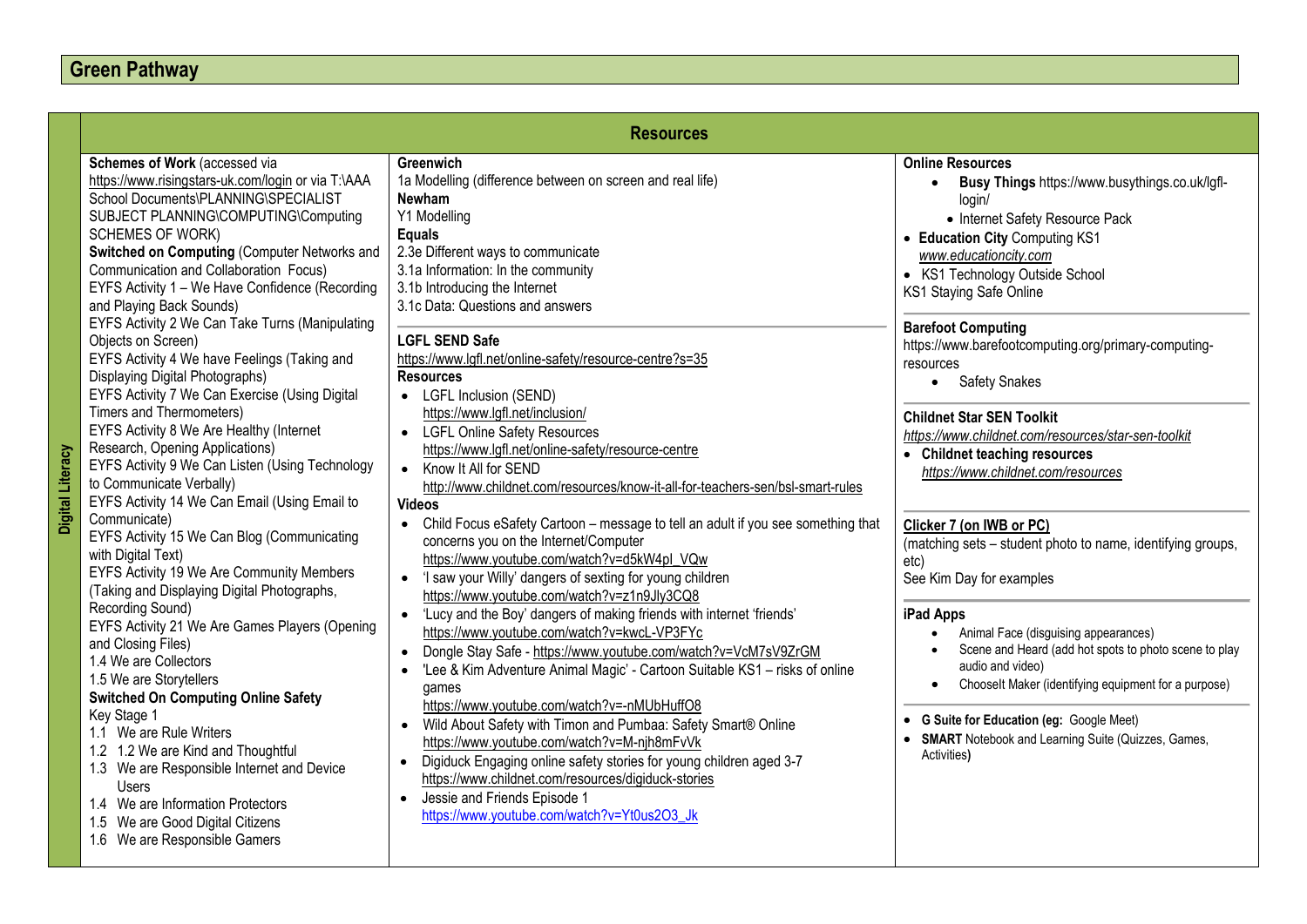|     | <b>Computing Programme of Study Focus</b>                                                                                                                                                                                                                                                                                                                                                                                                                                   | All students will                                                                                                                                                                                                          | <b>Most students will</b>                                                                                                                                                                                                                                                        | Some students will                                                                                                                                                                                                                                                                                                                                                                                                                                                                                                      |
|-----|-----------------------------------------------------------------------------------------------------------------------------------------------------------------------------------------------------------------------------------------------------------------------------------------------------------------------------------------------------------------------------------------------------------------------------------------------------------------------------|----------------------------------------------------------------------------------------------------------------------------------------------------------------------------------------------------------------------------|----------------------------------------------------------------------------------------------------------------------------------------------------------------------------------------------------------------------------------------------------------------------------------|-------------------------------------------------------------------------------------------------------------------------------------------------------------------------------------------------------------------------------------------------------------------------------------------------------------------------------------------------------------------------------------------------------------------------------------------------------------------------------------------------------------------------|
| K6o | 22-36 Mths: Seeks to acquire basic skills in<br>turning on and operating some ICT equipment.<br>30-50 Mths: Knows how to operate simple<br>equipment, e.g. turns on CD player and uses<br>remote control.<br>Knows that information can be retrieved from<br>computers<br>40-60 Mths: Uses ICT hardware to interact<br>with age-appropriate computer software<br>KS1: use technology purposefully to create,<br>organise, store, manipulate and retrieve digital<br>content | • Show awareness of music being present<br>• Move eyes to a light source when turned on<br>• Attend to light effect toys for more sustained<br>period<br>• Show an interest in the interactive<br>screens/projected images | • Attend to music and movement toys for a<br>more sustained period<br>• Select a favourite music track, start and stop<br>music<br>• Select favourite Apps on an iPad<br>• Take photos using iPad<br>• Take photos with a camera<br>• Insert a DVD into a computer and play DVDs | • Begin to develop keyboard skills using letters<br>and begin to create sentences with assistive<br>writing tools (Clicker Gridsets, word predictor,<br>audio support, etc)<br>• Use numbers on keyboard<br>• Log onto and off computers<br>• Identify which program is needed for specific<br>task<br>• Print a document, online content and picture<br>• Insert a blank CD disc or memory stick into a<br>computer and copy documents<br>• Search for topics using a search engine<br>• Start and save a new document |